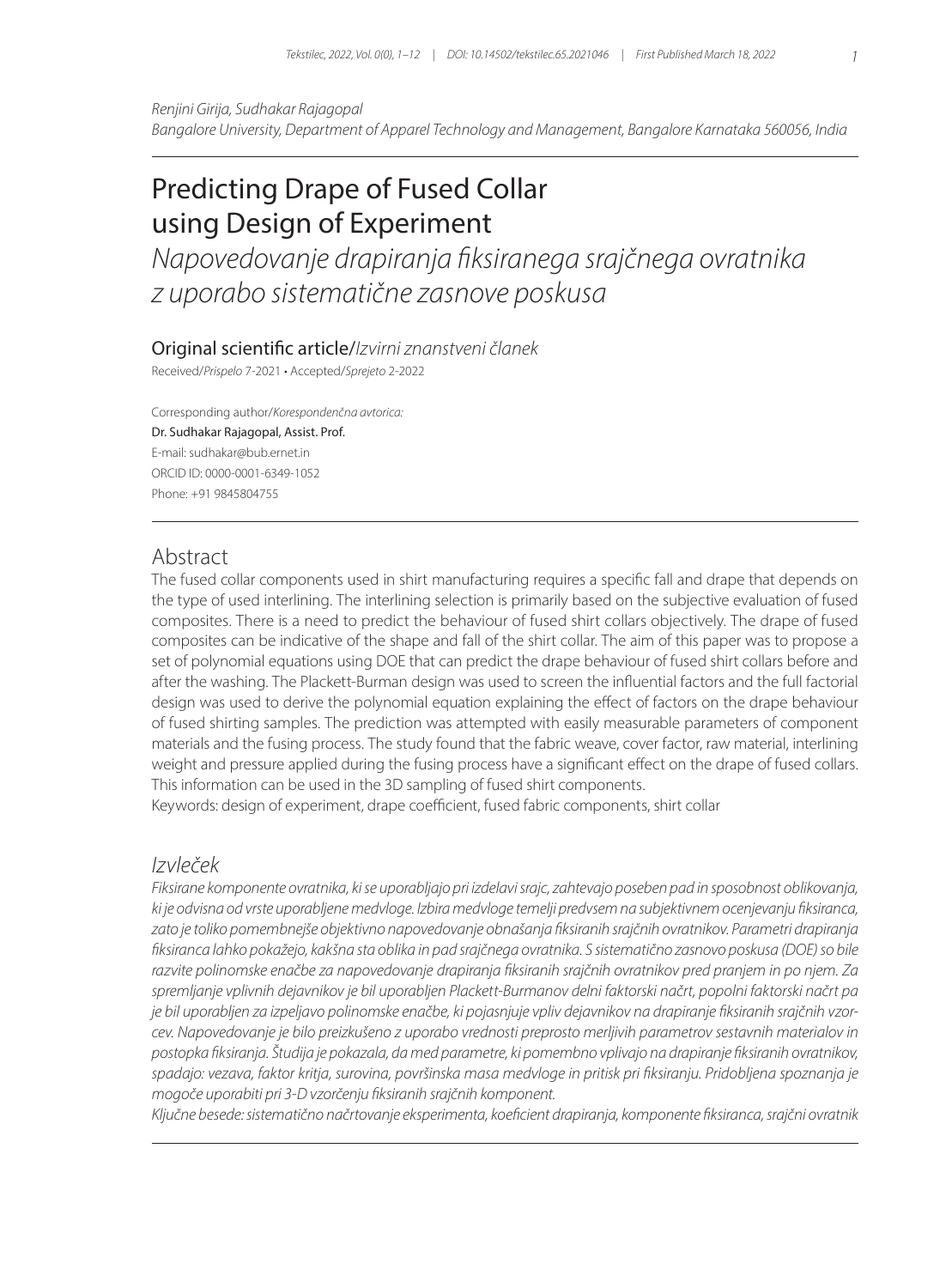## 1 Introduction

Formal shirts are constructed with a collar fused with an interlining. The drape of the collar is an important aesthetic and functional feature in a shirt. The drape of the collar explains its ability to fall or hang due to its weight, anchored from the points of its joining seam with the shirt stand or neckline. It contributes to the wearing comfort [1]. The way the collar drapes or falls is an important determinant in classifying it as a formal, semi-formal or casual category wear. The drape of the collar is a complex three-dimensional double curvature form. The specific form or shape of the collar is achieved with the application of a fusible or non-fusible interlining [2]. The collar cut fabric parts are fused with two interlining layers, i.e. the skin and patch in formal shirts (cf. Figure 1).



*Figure 1: Schematic diagram of collar component with skin and patch interlining*

The drape of the fabric is measured using a drape meter. The drape coefficient (DC) is the ratio of the projected area of the draped specimen to the original area of the specimen. The fabrics that easily deform and have lower stiffness have low DC [3, 4]. Shirt collars are normally fused with interlinings to make them stiff. Due to higher stiffness, the formability of the component reduces significantly [5, 6]. High stiffness along with low formability in garment parts can pose problems in sewing operations and lead to reduced wearing comfort [7]. Studies on the changes in DC in different fabrics before and after fusing the interlining have shown that it increases to similar levels after the fusing, irrespective of the original DC of the fabric [8]. The presence of resin in the fused components restricts the movement of yarns within the fabric structure, which contributes to higher bending stiffness and higher DC. Furthermore, the fabric grain direction in the fused fabrics that have the least bending rigidity deforms more readily.

There have been previous studies on predicting drape in fused fabrics. The image analysis of nodes formed by draped fused fabric composites showed that parallel nodes are formed in the fabric direction with the least bending stiffness [9]. The draped fused panel was simulated using the finite element method and similarities were reported between the simulated model and the drape of the actual fused fabric [10]. In suiting and jacket, the properties of the component fabrics of fused composites and the fusing parameters of time, temperature and pressure have a significant effect on the fused composite properties [11–16]. The effect of these parameters on the fused shirt components needs further study. The literature indicates that the drape of the fused fabric is a good indicator of its ability to conform to required collar shape and fall. The understanding of the drape behaviour of the fused composites and predicting the same can be used in the 3D sampling process. It will also aid in ensuring the desired appearance in product development. This study aims to understand the relationship between various properties of the fabric, interlining, fusing process conditions and drape of fused collar composites.

# 2 Materials and methods

#### *2.1 Materials*

Shirting fabrics of medium weight used for formal men's shirts were selected for this study. The properties of selected fabrics were established using the standard test method for thread density (warp and weft) (ASTM D 3775-17e1), yarn number (ASTM D 1059-17), and type of weave and fabric weight (ASTM D 3776-20). The fabric physical properties are listed in Table 1. 100% cotton woven interlinings with high-density polyethylene adhesive resin were used in the fusing of samples. The patch interlinings used are of two different areal weights (135 g/m<sup>2</sup> and 160  $g/m<sup>2</sup>$ ). The selected interlining finish was the flat and raised finish. Fabrics were cut to the length of two metres and kept in standard atmosphere for conditioning. The fusing was done on a full-width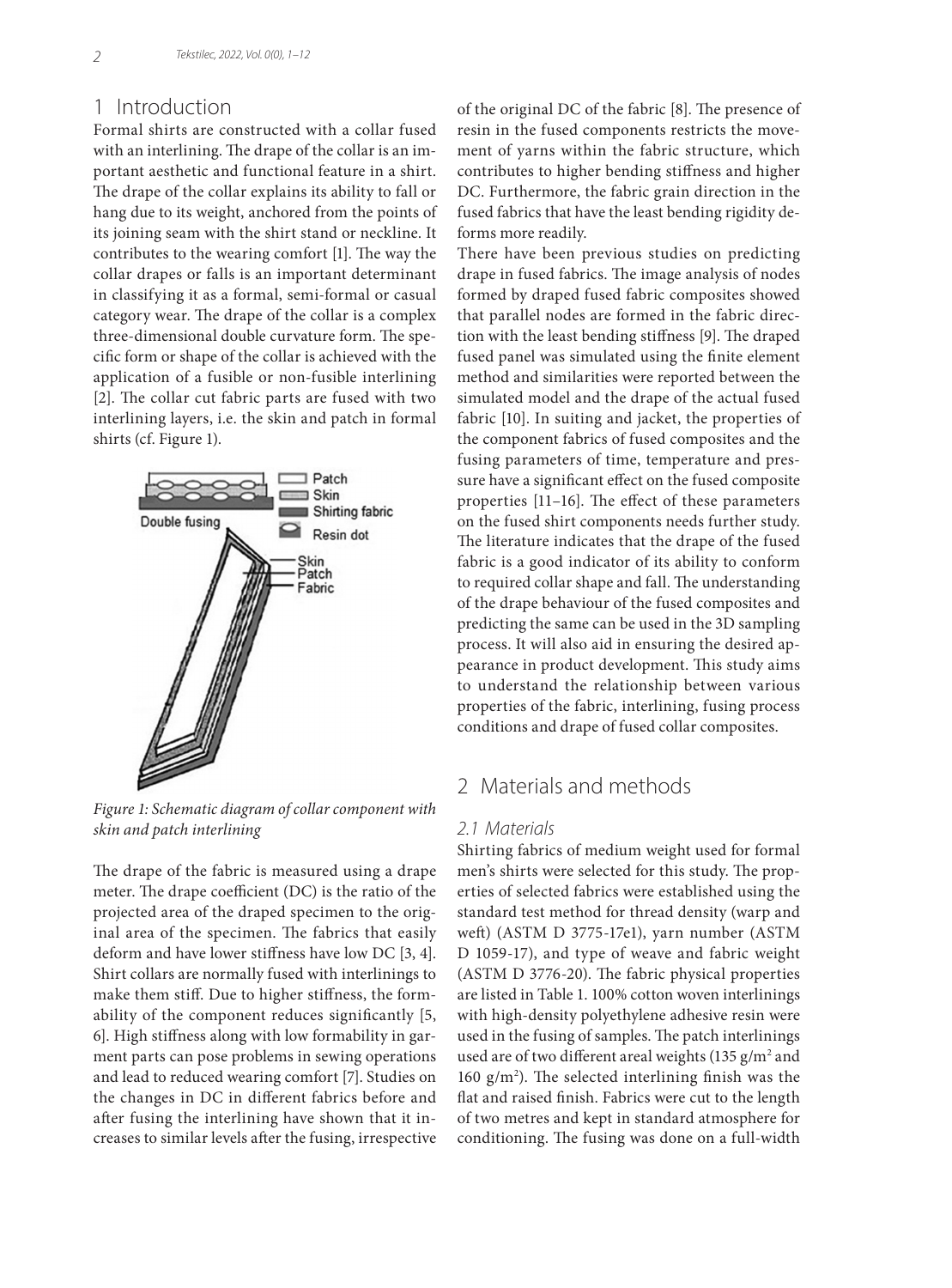| Fabric<br>code  | Fabric weave           | Fibre blend          | Mass per unit area<br>(g/m <sup>2</sup> ) | Yarn linear<br>density of<br>warp $\times$ weft | Threads in fabric<br>length $\times$ width<br>ends $\times$ picks | Fabric<br>cover<br>factor |
|-----------------|------------------------|----------------------|-------------------------------------------|-------------------------------------------------|-------------------------------------------------------------------|---------------------------|
|                 |                        |                      |                                           | (text)                                          | (1/cm)                                                            |                           |
| F1              | Plain                  | PES/CO <sup>a)</sup> | 130                                       | $15 \times 15$                                  | $57 \times 35$                                                    | 25                        |
| F <sub>2</sub>  | $1/1$ and $3/1$ twill  | PES/CO               | 132                                       | $10 \times 10$                                  | $44 \times 37$                                                    | 20                        |
| F <sub>3</sub>  | $2/2$ matt             | CO <sup>b</sup>      | 118                                       | $12 \times 12$                                  | $54 \times 36$                                                    | 24                        |
| F <sub>4</sub>  | Plain                  | PES/CO               | 107                                       | $8 \times 11$                                   | $52 \times 41$                                                    | 22                        |
| F <sub>5</sub>  | Plain                  | PC                   | 130                                       | $24 \times 25$                                  | $31 \times 22$                                                    | 21                        |
| F <sub>6</sub>  | 2/2 matt and 3/1 twill | CO                   | 145                                       | $10 \times 10$                                  | $51 \times 35$                                                    | 21                        |
| F7              | $1/1$ & $2/1$ twill    | CO                   | 136                                       | $11 \times 12$                                  | $59 \times 41$                                                    | 24                        |
| F8              | $2/1$ twill            | PES/CO               | 145                                       | $20 \times 20$                                  | $51 \times 38$                                                    | 26                        |
| F <sub>9</sub>  | 7/7 matt & plain       | PES/CO               | 114                                       | $9 \times 10$                                   | $72 \times 41$                                                    | 25                        |
| F10             | Plain                  | PES/CO               | 132                                       | $11 \times 12$                                  | $67 \times 31$                                                    | 25                        |
| F11             | $1/1$ and $3/1$ twill  | PES/CO               | 101                                       | $8 \times 8$                                    | $59 \times 35$                                                    | 21                        |
| F12             | Plain                  | CO                   | 134                                       | $11 \times 13$                                  | $64 \times 35$                                                    | 25                        |
| F13             | 2/1 herringbone        | PES/CO               | 115                                       | $8 \times 8$                                    | $51 \times 43$                                                    | 21                        |
| F14             | Plain                  | CO                   | 109                                       | $12 \times 12$                                  | $55 \times 51$                                                    | 25                        |
| F15             | Plain                  | PES/CO               | 124                                       | $19 \times 25$                                  | $28 \times 22$                                                    | 19                        |
| F16             | Plain                  | CO                   | 116                                       | $20 \times 20$                                  | $25 \times 21$                                                    | 17                        |
| F17             | Plain                  | CO                   | 135                                       | $7 \times 7$                                    | $61 \times 28$                                                    | 20                        |
| F18             | 1/1 & 2/1 twill        | CO                   | 133                                       | $8 \times 8$                                    | $61 \times 29$                                                    | 21                        |
| F19             | $2/2$ matt             | CO                   | 109                                       | $12 \times 11$                                  | $67 \times 31$                                                    | 25                        |
| F <sub>20</sub> | Plain                  | CO                   | 111                                       | $12 \times 11$                                  | $48 \times 30$                                                    | 21                        |

*Table 1: Shirting fabrics used in experimental design*

a) 50% polyester/50% cotton

 $b)$  100% cotton

fabric with the interlining following the experimental design on a continuous fusing machine (Hashima model HP-600LFS). The fusing was conducted at two different temperature settings (150 °C and 170 °C), time settings (15 s and 20 s) and pressure settings (0.1471 MPa and 0.2941 MPa), following the experimental design. The samples were double fused with skin interlining (90  $\rm g/m^2$ ) according to the fusing procedure followed for collar fusing in shirt manufacturing (cf. Figure 1).

#### *2.2 Methods*

The experiments were designed to initially filter the most relevant factors and build a predictive regression model using the identified factors. The factors considered for the screening design of the experiment were the physical properties of the fabric, interlining physical properties and fusing parameters. The physical properties of the fabric are mass per

unit area  $(g/m^2)$ , fibre blend, weave structure, fabric cover factor and finish. The interlining properties included weight per unit area and finish. The fusing process factors included time, temperature and pressure applied during fusing. The ends per inch and picks per inch of the fabric were determined using a pick glass as per ASTM D3775. The warp and weft yarn linear density were measured using a Beesley balance (ASTM D 1907). The cover factor of the fabric was calculated using Peirce's formula [17]. Each of the ten factors were considered in two levels as shown in Table 2.

The initial fusing was carried out in line with the screening design matrix of the Plackett-Burman design with ten factors and twenty runs (cf. Table 3). The DC evaluated on fused samples before and after the washing was analysed. The factors that showed a statistically significant impact on drape coefficient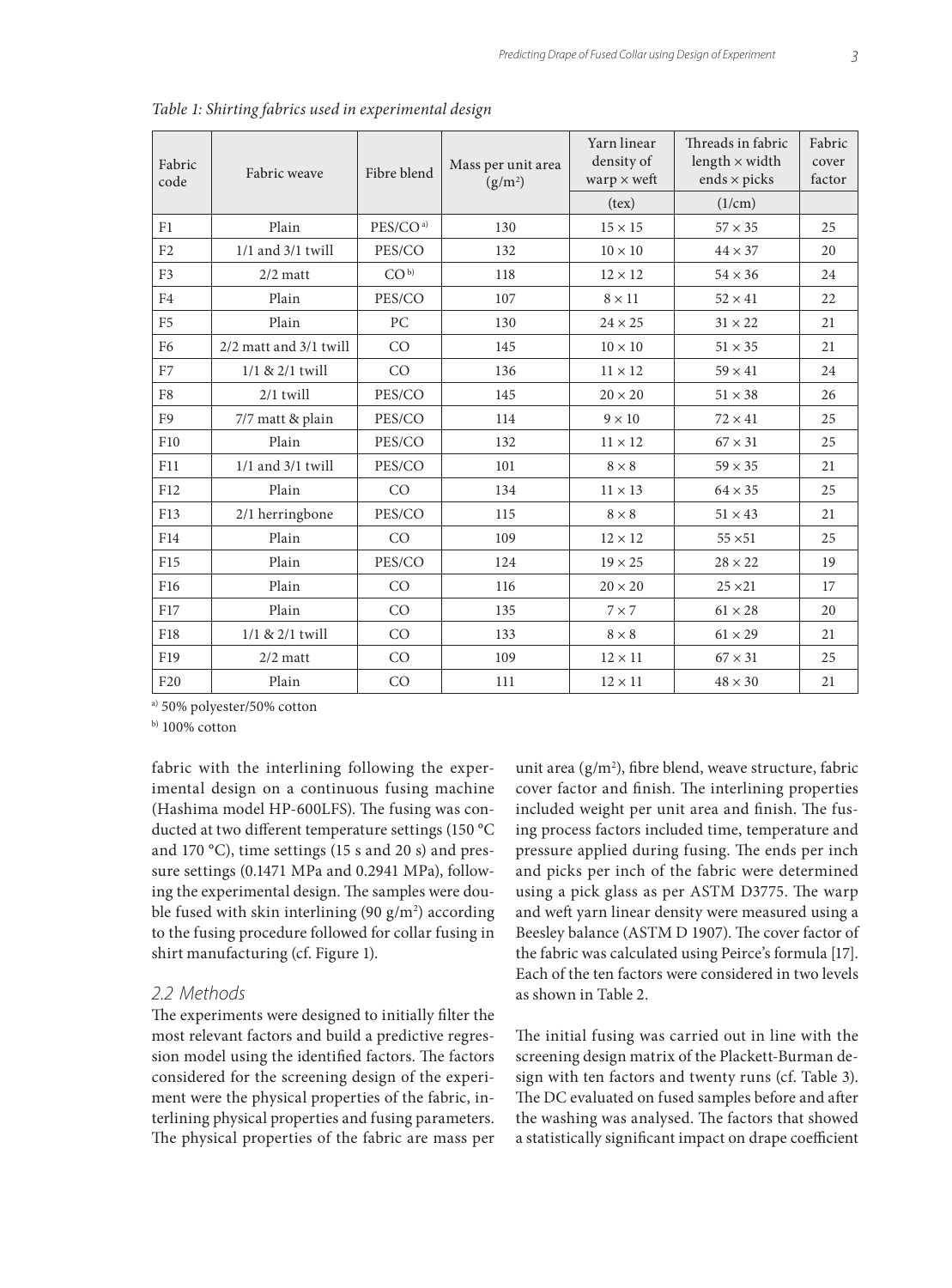(P-value < 0.05) were selected for the forming of the full factorial design. The designs were replicated twice and the adequacy of the model was checked using its adjusted squared coefficient of determination (adj. R<sup>2</sup>) [18].

After the fusing, the samples for drape evaluation were prepared by cutting four circular samples with 25 centimetres in diameter. The samples were mounted on the face as well as the backside and the average of eight readings was noted. The drape

| $S$ . no. | Factor                      | Code       | Level $(-1)$   | Level $(+1)$             |
|-----------|-----------------------------|------------|----------------|--------------------------|
|           | Fabric weight $(g/m2)$      | Fgsm       | $100 - 125$    | $130 - 150$              |
|           | Fabric weave                | FW         | Plain          | Combination              |
| 3         | Fabric cover factor         | FC         | $17 - 21$      | $23 - 26$                |
| 4         | Fabric fibre content        | <b>FFC</b> | Cotton         | 50% polyester/50% cotton |
| 5         | Fabric finish               | FF         | Silicon finish | None                     |
| 6         | Interlining weight $(g/m2)$ | Igsm       | 225            | 250                      |
|           | Interlining finish          | <b>IF</b>  | Raised         | Flat                     |
| 8         | Time (s)                    | t          | 15             | 20                       |
| 9         | Temperature (°C)            | T          | 150            | 170                      |
| 10        | Pressure (MPa)              | P          | 0.1471         | 0.2941                   |

*Table 2: Factors and levels used in screening design of experiment*

|                          |      |      |      |             |          |      |           |                | DC before washing | DC after washing<br>(%) |                 |           |             |                                   |              |
|--------------------------|------|------|------|-------------|----------|------|-----------|----------------|-------------------|-------------------------|-----------------|-----------|-------------|-----------------------------------|--------------|
| S. no.                   | Fgsm | F W  | FC   | ${\rm FFC}$ | $\rm FF$ | Igsm | <b>IF</b> | $\mathfrak{t}$ | T                 | $\mathbf{p}$            | Fabric          | (% )      |             |                                   |              |
|                          |      |      |      |             |          |      |           |                |                   |                         | code            | Replicate |             | Replicate   Replicate   Replicate |              |
|                          |      |      |      |             |          |      |           |                |                   |                         |                 | L         | $_{\rm II}$ | T                                 | $\mathbf{I}$ |
| $\mathbf{1}$             | $+1$ | $-1$ | $+1$ | $+1$        | $-1$     | $-1$ | $-1$      | $+1$           | $+1$              | $-1$                    | F1              | 86.09     | 91.51       | 87.78                             | 88.46        |
| $\sqrt{2}$               | $+1$ | $+1$ | $-1$ | $+1$        | $+1$     | $-1$ | $-1$      | $+1$           | $-1$              | $+1$                    | F <sub>2</sub>  | 93.20     | 94.89       | 86.43                             | 88.12        |
| $\overline{3}$           | $-1$ | $+1$ | $+1$ | $-1$        | $+1$     | $+1$ | $-1$      | $+1$           | $-1$              | $-1$                    | F <sub>3</sub>  | 92.05     | 91.51       | 85.75                             | 84.91        |
| $\overline{4}$           | $-1$ | $-1$ | $+1$ | $+1$        | $-1$     | $+1$ | $+1$      | $+1$           | $-1$              | $-1$                    | F4              | 86.09     | 85.92       | 80.34                             | 80.17        |
| 5                        | $+1$ | $-1$ | $-1$ | $+1$        | $+1$     | $-1$ | $+1$      | $+1$           | $-1$              | $-1$                    | F <sub>5</sub>  | 97.26     | 96.58       | 87.11                             | 87.11        |
| 6                        | $+1$ | $+1$ | $-1$ | $-1$        | $+1$     | $+1$ | $-1$      | $+1$           | $+1$              | $-1$                    | F <sub>6</sub>  | 88.80     | 86.77       | 86.43                             | 86.43        |
| $\overline{\phantom{a}}$ | $+1$ | $+1$ | $+1$ | $-1$        | $-1$     | $+1$ | $+1$      | $+1$           | $+1$              | $+1$                    | F7              | 84.40     | 83.72       | 87.95                             | 87.78        |
| $\,$ 8 $\,$              | $+1$ | $+1$ | $+1$ | $+1$        | $-1$     | $-1$ | $+1$      | $+1$           | $-1$              | $+1$                    | F8              | 89.48     | 88.80       | 84.57                             | 84.40        |
| 9                        | $-1$ | $+1$ | $+1$ | $+1$        | $+1$     | $-1$ | $-1$      | $+1$           | $+1$              | $-1$                    | F <sub>9</sub>  | 89.58     | 89.44       | 85.41                             | 85.41        |
| 10                       | $+1$ | $-1$ | $+1$ | $+1$        | $+1$     | $+1$ | $-1$      | $+1$           | $+1$              | $+1$                    | F <sub>10</sub> | 84.99     | 85.28       | 80.68                             | 80.17        |
| 11                       | $-1$ | $+1$ | $-1$ | $+1$        | $+1$     | $+1$ | $+1$      | $+1$           | $-1$              | $+1$                    | F11             | 86.94     | 89.14       | 83.05                             | 82.54        |
| 12                       | $+1$ | $-1$ | $+1$ | $-1$        | $+1$     | $+1$ | $+1$      | $+1$           | $-1$              | $-1$                    | F12             | 90.73     | 88.46       | 81.18                             | 81.35        |
| 13                       | $-1$ | $+1$ | $-1$ | $+1$        | $-1$     | $+1$ | $+1$      | $+1$           | $+1$              | $-1$                    | F13             | 94.89     | 91.51       | 87.45                             | 87.11        |
| $14\,$                   | $-1$ | $-1$ | $+1$ | $-1$        | $+1$     | $-1$ | $+1$      | $+1$           | $+1$              | $+1$                    | F14             | 70.86     | 81.35       | 84.23                             | 84.91        |
| 15                       | $-1$ | $-1$ | $-1$ | $+1$        | $-1$     | $+1$ | $-1$      | $+1$           | $+1$              | $+1$                    | F <sub>15</sub> | 87.28     | 89.71       | 84.74                             | 84.40        |
| 16                       | $-1$ | $-1$ | $-1$ | $-1$        | $+1$     | $-1$ | $+1$      | $+1$           | $+1$              | $+1$                    | F <sub>16</sub> | 87.45     | 87.11       | 83.05                             | 82.88        |
| 17                       | $+1$ | $-1$ | $-1$ | $-1$        | $-1$     | $+1$ | $-1$      | $+1$           | $-1$              | $+1$                    | F17             | 78.44     | 82.03       | 84.23                             | 84.40        |
| 18                       | $+1$ | $+1$ | $-1$ | $-1$        | $-1$     | $-1$ | $+1$      | $+1$           | $+1$              | $-1$                    | F18             | 85.41     | 88.80       | 84.74                             | 86.09        |
| 19                       | $-1$ | $+1$ | $+1$ | $-1$        | $-1$     | $-1$ | $-1$      | $+1$           | $-1$              | $+1$                    | F19             | 79.56     | 81.69       | 91.17                             | 92.52        |
| 20                       | $-1$ | $-1$ | $-1$ | $-1$        | $-1$     | $-1$ | $-1$      | $+1$           | $-1$              | $-1$                    | F <sub>20</sub> | 87.45     | 91.51       | 85.75                             | 85.25        |

*Table 3: Plackett-Burman design of experiment and drape coefficient (DC) of fused samples*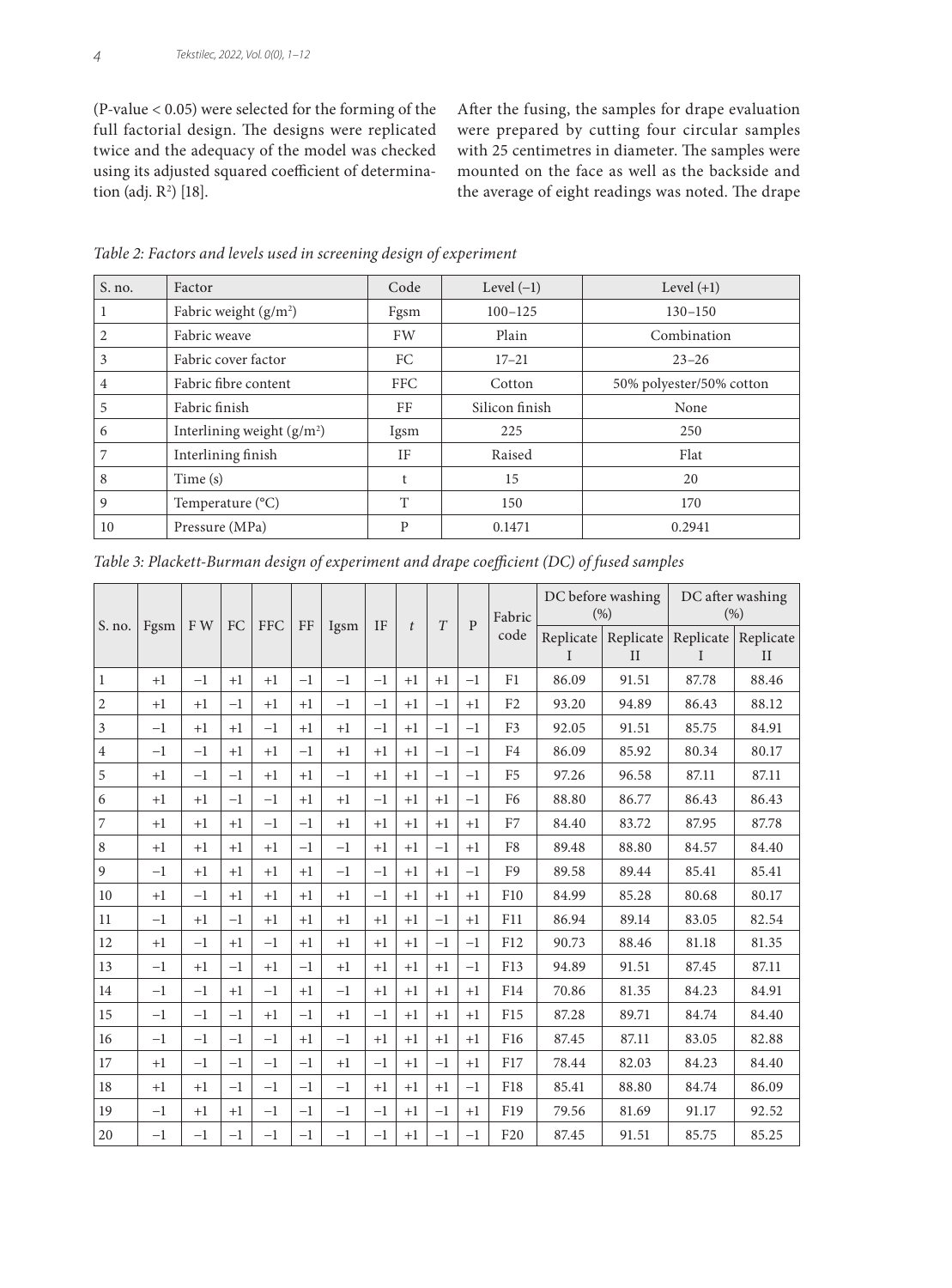coefficient (DC) of the fused samples was calculated as given in Equation 1.

*Drape coefficient* = 
$$
\frac{\frac{W}{W} - a}{A - a} \times 100 \, (\%)
$$
 (1),

where *w* is the mass of draped pattern, *W* is the mass/unit area of the paper, *A* is the area of the circle with a diameter of 25 cm and *a* is the area of the circle with a diameter of 12.5 cm (ASTM D 3691-19). The samples were washed following the standard ASTM D 2724-19. The DC of each fused sample was evaluated before and after the washing.

# 3 Results and discussion

The drape coefficient of the fabric gives a partial measurement of its hand and can be used to predict fabric deformation [19]. The fused fabric drape is more complex than fabric drape due to the effect of component fabric properties, interlining properties and their combined properties [6]. The drape in stiff composites such as the shirt collar gives an indication to the formability along the neckline and fall of the collar. The average DC of the fabric samples before the fusing is 36.21%. After the fusing, the average DC increased to 89%, and after washing

the fused samples, the average DC reduced to 85%. DC increased significantly after the fusing to the interlining and reduced slightly after the washing (cf. Figure 2).

#### *3.1 Drape coefficient of*

#### *collar samples before washing*

The screening design analysis shows that DC (before washing) is influenced by four significant factors: fabric weave (FW), fabric cover factor (FC), fabric fibre content (FFC) and pressure (P). After the washing, there is a change in factors that have a significant effect on the drape. These are fabric weave, fabric fibre content and interlining areal weight. The full factorial design with four factors and thirty-two runs was used to analyse the results before the washing (cf. Table 4), and the Adj.  $R^2$  for this model with all the terms was 74%. The model, factors and interactions (FW  $\times$  P, FC  $\times$  P, FC  $\times$  FFC  $\times$  P) are statistically significant (P-value < 0.05).

The terms FW  $\times$  FC, FW  $\times$  FFC, FCC  $\times$  P, FW  $\times$ FC  $\times$  FFC, FW  $\times$  FC  $\times$  P, FC  $\times$  FFC  $\times$  P and FW  $\times$  FC  $\times$  FFC  $\times$  P are insignificant (P-value  $> 0.05$ ) and removed to form the final model (cf. Table 5). The Adj.  $\mathbb{R}^2$  for this reduced model after removing insignificant terms is 68.30%. The lack of fit has



*Figure 2: Drape coefficient (DC) of fabric and fused collar samples*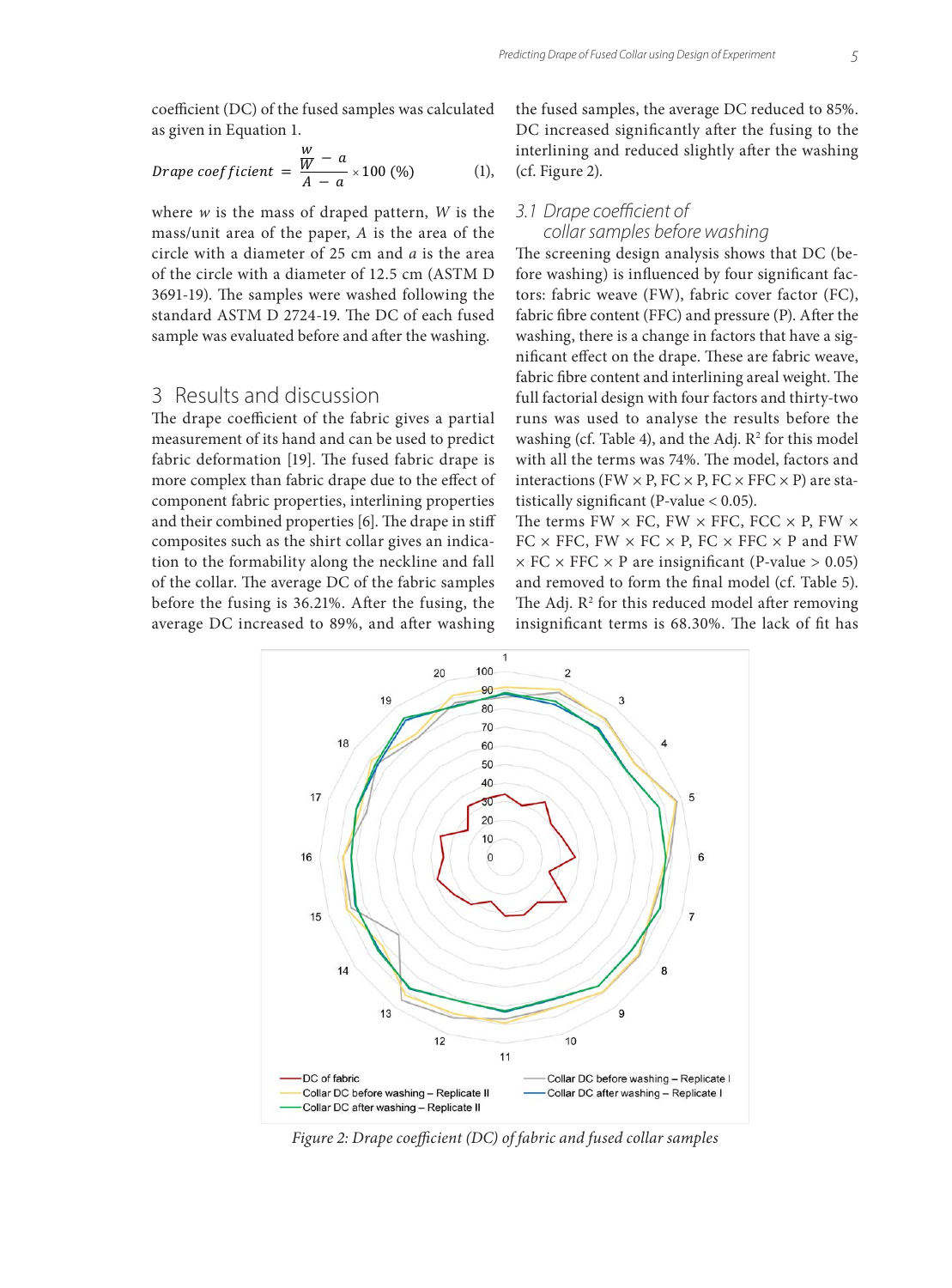the P-value of 0.185 (more than 0.05). The highest contribution to the total effect in the model by individual factors is by fabric cover factor (16.65%), followed by pressure (12.96%), fabric fibre content (9.75%) and fabric weave (4.25%). The contribution of the interaction between fabric weave and pressure is 13.71%, fabric cover factor and pressure is 9.21%, and fabric cover factor, fabric fibre content and pressure is 8.93%. The regression equation for the model after removing insignificant terms predicting the DC of collar samples before the washing is given in Equation 2.

Drape coefficient of collar samples before washing  $= 88.705 + 0.980 \, \text{FW} - 1.940 \, \text{FC} + 1.485 \, \text{FFC} - 1.712 \, \text{P}$  (2)  $+ 1.760$  FS  $\times P - 1.443$  FC  $\times P + 1.421$  FC  $\times$  FFC  $\times P$ 

Fabric weave affects the drape of the fused samples [8]. The DC of fused samples of the plain fabric is lower than the samples with the combination weave fabrics (cf. Figure 3a). Interestingly, the fused samples with a lower cover factor show higher DC than the fabrics with a higher cover factor. The fused fabric with a low cover factor forms a compact composite as the lower cover factor allows a better and even penetration of the resin between yarn interstices. The interaction between the fabric weave and cover factor (cf. Figure 3b) implies that the samples with plain fabrics of a low cover factor have higher DC than the samples with a high cover factor and plain weave. Drape instability is reported in fabrics with a higher cover factor [20] and this instability can cause the results seen in the fused collars of the fabrics with a high cover factor. The fabrics with polyester-cotton content have registered higher DC than 100% cotton fabrics. Both 100% cotton and PC blend fabrics with a low cover factor have higher DC than other samples (cf. Figure 3a). The polyester content in the PC blend fabrics is prone to crystallisation and shrinkage when exposed to high temperature (150 °C to 170 °C) [21] and this led to higher DC. The fabric with a lower cover factor allows higher resin penetration into the interstices, making the fused collar gain higher stiffness. This leads to higher DC due to the effect of higher bending stiffness in the fused samples. The results imply that at lower pressure, the DC of fused samples of both fibre content types has higher DC (cf. Figure 3a). The interaction of pressure with fabric weave and fabric cover factor is significant (cf. Table 5). The lower pressure of 0.1471 MPa has a relatively smaller effect on DC between two fabric weave levels and the fabric cover factor. However, when the pressure is increased to 0.2941 MPa, DC is higher for the combination weave fabrics with low cover factors (cf. Figure 3c).

*Table 4: Full factorial design for drape coefficient (DC) of samples before washing*

| S. no.         | FW   | FC   | <b>FFC</b> | P    | Fabric code     | DC(%) | S. no. | FW   | <b>FC</b> | <b>FFC</b> | P    | Fabric code     | DC(%) |
|----------------|------|------|------------|------|-----------------|-------|--------|------|-----------|------------|------|-----------------|-------|
| 1              | $-1$ | $-1$ | $-1$       | $-1$ | F20             | 87.45 | 17     | $-1$ | $-1$      | $-1$       | $-1$ | F20             | 91.51 |
| $\overline{2}$ | $+1$ | $-1$ | $-1$       | $-1$ | F6              | 88.80 | 18     | $+1$ | $-1$      | $-1$       | $-1$ | F <sub>6</sub>  | 86.77 |
| 3              | $-1$ | $+1$ | $-1$       | $-1$ | F <sub>12</sub> | 90.73 | 19     | $-1$ | $+1$      | $-1$       | $-1$ | F12             | 88.46 |
| $\overline{4}$ | $+1$ | $+1$ | $-1$       | $-1$ | F <sub>3</sub>  | 92.05 | 20     | $+1$ | $+1$      | $-1$       | $-1$ | F <sub>3</sub>  | 91.51 |
| 5              | $-1$ | $-1$ | $+1$       | $-1$ | F <sub>5</sub>  | 97.26 | 21     | $-1$ | $-1$      | $+1$       | $-1$ | F <sub>5</sub>  | 96.58 |
| 6              | $+1$ | $-1$ | $+1$       | $-1$ | F13             | 87.45 | 22     | $+1$ | $-1$      | $+1$       | $-1$ | F13             | 91.51 |
| 7              | $-1$ | $+1$ | $+1$       | $-1$ | F1              | 86.09 | 23     | $-1$ | $+1$      | $+1$       | $-1$ | F1              | 91.51 |
| 8              | $+1$ | $+1$ | $+1$       | $-1$ | F9              | 89.58 | 24     | $+1$ | $+1$      | $+1$       | $-1$ | F <sub>9</sub>  | 89.44 |
| 9              | $-1$ | $-1$ | $-1$       | $+1$ | F <sub>16</sub> | 87.45 | 25     | $-1$ | $-1$      | $-1$       | $+1$ | F <sub>16</sub> | 87.11 |
| 10             | $+1$ | $-1$ | $-1$       | $+1$ | F18             | 91.02 | 26     | $+1$ | $-1$      | $-1$       | $+1$ | F18             | 92.36 |
| 11             | $-1$ | $+1$ | $-1$       | $+1$ | F <sub>14</sub> | 70.86 | 27     | $-1$ | $+1$      | $-1$       | $+1$ | F14             | 81.35 |
| 12             | $+1$ | $+1$ | $-1$       | $+1$ | F7              | 84.40 | 28     | $+1$ | $+1$      | $-1$       | $+1$ | F7              | 83.72 |
| 13             | $-1$ | $-1$ | $+1$       | $+1$ | F <sub>15</sub> | 87.28 | 29     | $-1$ | $-1$      | $+1$       | $+1$ | F <sub>15</sub> | 89.71 |
| 14             | $+1$ | $-1$ | $+1$       | $+1$ | F <sub>2</sub>  | 93.20 | 30     | $+1$ | $-1$      | $+1$       | $+1$ | F <sub>2</sub>  | 94.89 |
| 15             | $-1$ | $+1$ | $+1$       | $+1$ | F <sub>10</sub> | 84.99 | 31     | $-1$ | $+1$      | $+1$       | $+1$ | F <sub>10</sub> | 85.28 |
| 16             | $+1$ | $+1$ | $+1$       | $+1$ | F8              | 89.48 | 32     | $+1$ | $+1$      | $+1$       | $+1$ | F8              | 88.80 |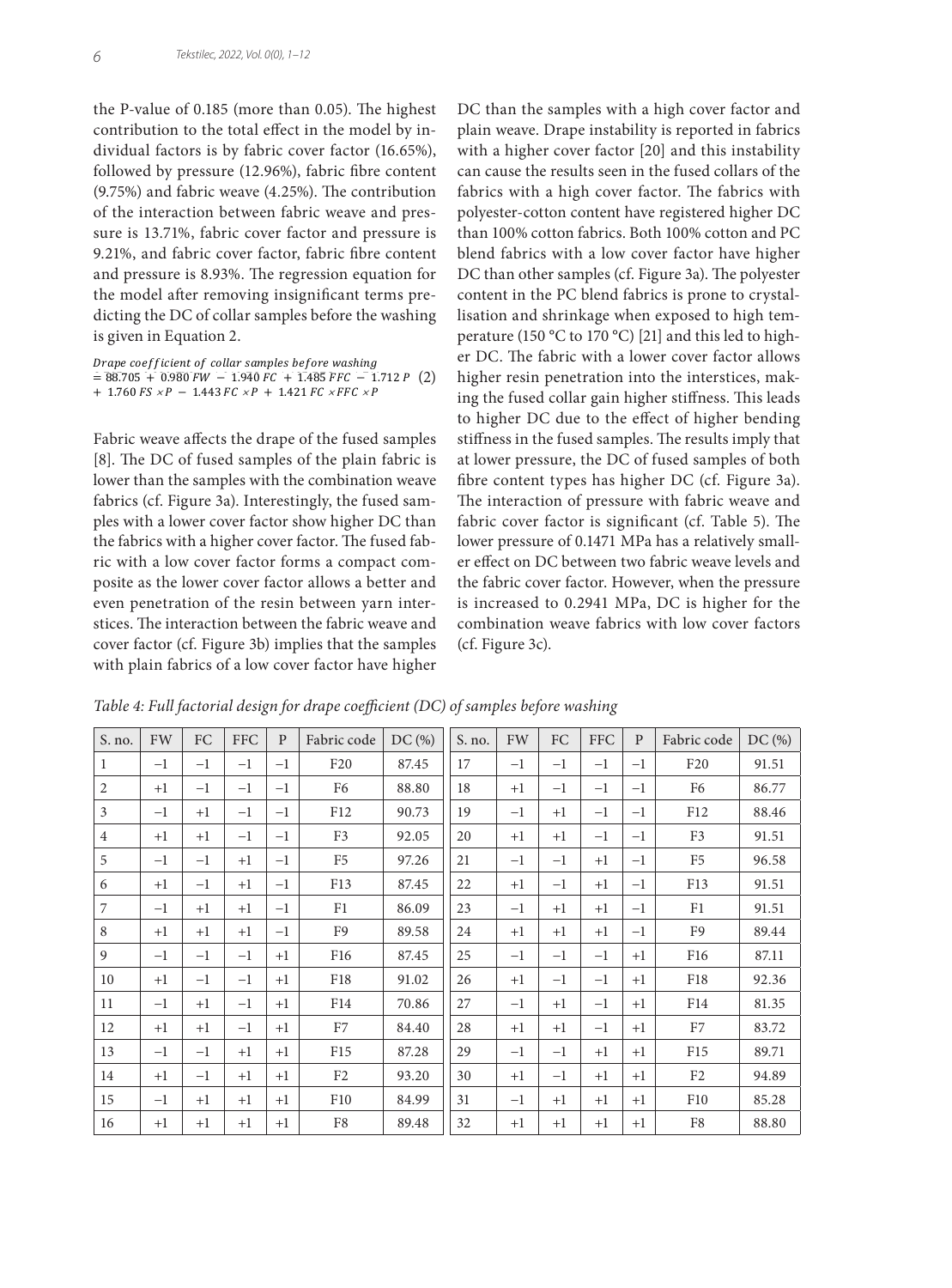|                                    |                   | Master model             | Predictive model         |                          |                          |                          |                          |  |  |
|------------------------------------|-------------------|--------------------------|--------------------------|--------------------------|--------------------------|--------------------------|--------------------------|--|--|
| Source                             | DF                | P-value                  | DF                       | Cr(%)                    | Adj. SS                  | Adj. MS                  | P-value                  |  |  |
| Model                              | 15                | 0.000                    | $\overline{7}$           | 75.46                    | 545.89                   | 77.984                   | 0.000                    |  |  |
| Linear                             | $\overline{4}$    | 0.000                    | $\overline{4}$           | 43.61                    | 315.49                   | 78.873                   | 0.000                    |  |  |
| FW                                 | $\mathbf{1}$      | 0.039                    | $\mathbf{1}$             | 4.25                     | 30.71                    | 30.713                   | 0.053                    |  |  |
| ${\rm FC}$                         | $\mathbf{1}$      | 0.000                    | $\mathbf{1}$             | 16.65                    | 120.45                   | 120.446                  | 0.000                    |  |  |
| <b>FFC</b>                         | $\mathbf{1}$      | 0.004                    | $\mathbf{1}$             | 9.75                     | 70.55                    | 70.546                   | 0.005                    |  |  |
| $\mathbf{P}$                       | $\mathbf{1}$      | 0.001                    | $\mathbf{1}$             | 12.96                    | 93.79                    | 93.788                   | 0.002                    |  |  |
| 2-way interaction                  | 6                 | 0.002                    | 2                        | 22.92                    | 165.78                   | 82.891                   | 0.000                    |  |  |
| $FW \times FC$                     | $\mathbf{1}$      | 0.061                    | $\overline{\phantom{a}}$ | $\overline{\phantom{m}}$ | $\qquad \qquad -$        | $\qquad \qquad -$        | $\overline{\phantom{a}}$ |  |  |
| $FW \times FFC$                    | $\mathbf{1}$      | 0.169                    | $\qquad \qquad -$        | $\equiv$                 |                          |                          |                          |  |  |
| $FW \times P$                      | $\mathbf{1}$      | 0.001                    | $\mathbf{1}$             | 13.71                    | 99.15                    | 99.154                   | 0.001                    |  |  |
| $FC \times FFC$                    | $\mathbf{1}$      | 0.814                    | $\qquad \qquad -$        | $\equiv$                 | $\equiv$                 |                          | $\equiv$                 |  |  |
| $FC \times P$                      | $\mathbf{1}$      | 0.004                    | $\mathbf{1}$             | 9.21                     | 66.63                    | 66.629                   | 0.006                    |  |  |
| $FFC \times P$                     | $\mathbf{1}$      | 0.115                    | $\overline{\phantom{a}}$ | $\equiv$                 | $\overline{\phantom{a}}$ | $\qquad \qquad -$        | $\overline{\phantom{m}}$ |  |  |
| 3-way interaction                  | $\overline{4}$    | 0.038                    | 1                        | 8.93                     | 64.61                    | 64.612                   | 0.007                    |  |  |
| $FW \times FC \times FFC$          | $\mathbf{1}$      | 0.909                    | $\overline{\phantom{m}}$ | $\overline{\phantom{m}}$ | $\equiv$                 | $\overline{\phantom{0}}$ | $\equiv$                 |  |  |
| $FW \times FC \times P$            | $\mathbf{1}$      | 0.169                    | $\overline{\phantom{0}}$ | $\equiv$                 |                          |                          | $\overline{\phantom{a}}$ |  |  |
| $FW \times FFC \times P$           | $\mathbf{1}$      | 0.536                    | $\qquad \qquad -$        |                          |                          |                          |                          |  |  |
| $FC \times FFC \times P$           | $\mathbf{1}$      | 0.005                    | $\mathbf{1}$             | 8.93                     | 64.61                    | 64.612                   | 0.007                    |  |  |
| 4-way interaction                  | 1                 | 0.197                    | $\overline{\phantom{a}}$ | $\equiv$                 | $\overline{\phantom{m}}$ | $\overline{\phantom{0}}$ | $\overline{\phantom{m}}$ |  |  |
| $FW \times FC \times FFC \times P$ | $\mathbf{1}$      | 0.197                    | $\overline{\phantom{a}}$ | $\equiv$                 | $\qquad \qquad -$        | $\equiv$                 | $\overline{\phantom{m}}$ |  |  |
| Error                              | 16                | $\overline{\phantom{m}}$ | 24                       | 24.54                    | 177.55                   | 7.398                    |                          |  |  |
| Lack of fit                        | $\qquad \qquad -$ | $\overline{\phantom{m}}$ | 8                        | 11.12                    | 80.47                    | 10.058                   | 0.185                    |  |  |
| Pure error                         | $\qquad \qquad -$ |                          | 16                       | 13.42                    | 97.08                    | 6.067                    |                          |  |  |
| Total                              | 31                |                          | 31                       | 100.00                   |                          |                          |                          |  |  |

*Table 5: Analysis of variance for drape coefficient of collar samples before washing*

#### *3.2 Drape coefficient of collar samples after washing*

The screening design analysis shows that DC (after washing) is influenced by three significant factors: fabric weave, fabric fibre content and interlining areal weight. The full factorial design formed with the three factors for a further analysis is presented in Table 6. The model, the factors and their interactions except for  $FW \times FFC$  and  $FW \times Igsm$  are statistically significant (P-value < 0.05) (cf. Table 7). After removing the insignificant terms, the regression equation (cf. Equation 3) that explains the effect of fabric weave, fabric fibre content and interlining areal weight is as follows:

Drape coefficient of collar samples after washing the earlier, this is  $= 87.022 + 2.073$  *FW*  $- 0.508$  *FFC*  $- 3.004$  *lgsm* (3) the p  $-$  1.988 FFC  $\times Igsm \, +$  1.100 FW  $\times$  FFC  $\times I$  $= 87.0$ (3)

 $W = 0.508$  FFC  $-3.004$  Igsm (3) the plain weave. The resin integrates into the woven Fabric weave (22.63%) and interlining areal weight (47.50%) contribute significantly to the effect, whereas the fabric fibre content has only 1.36% contribution to the effect on DC (cf. Table 7). The significant interactions are FFC  $\times$  Igsm and FFC  $\times$  FW  $\times$ Igsm. The lack of fit in the model has the P-value of 0.181 (more than 0.05). As noted earlier, DC reduced after the washing. Figure 4a shows the main effects of the drape of the collar sample before the washing. The washed samples with plain fabrics have lower DC than the samples with the combination weave fabrics (cf. Figure 4b). The fused plain fabrics have a lower DC than the fused fabrics with combination weaves [22]. The same result is seen in the fused samples before and after the washing. As discussed earlier, this is due to the resin evenly spreading in structure interstices making the fused composite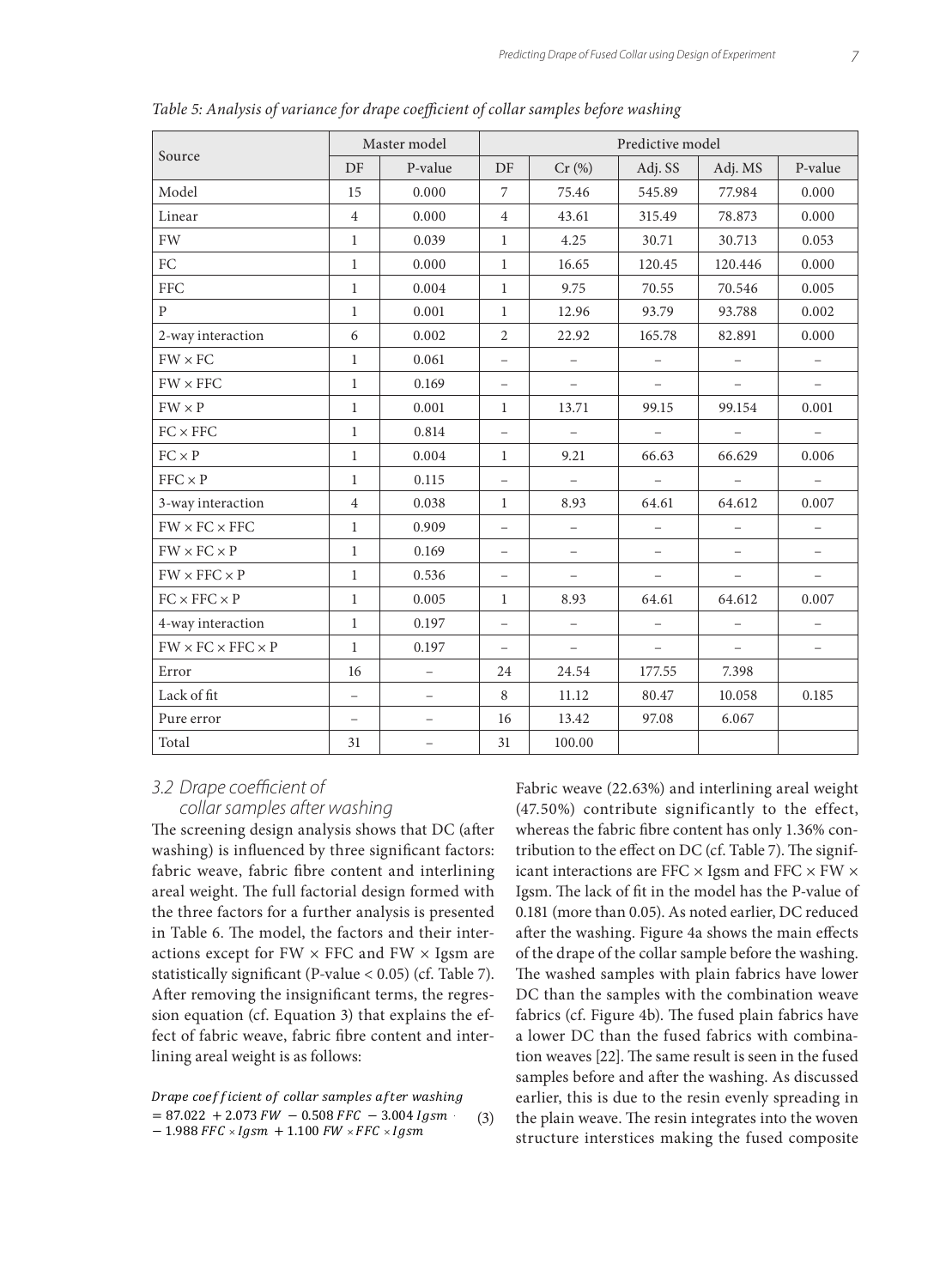

FW-Fabric weave, FC- Fabric cover factor, FFC- fabric fibre content, P-Pressure (MPa)

*Figure 3: Effect plots for drape coefficient of fused collar samples before washing*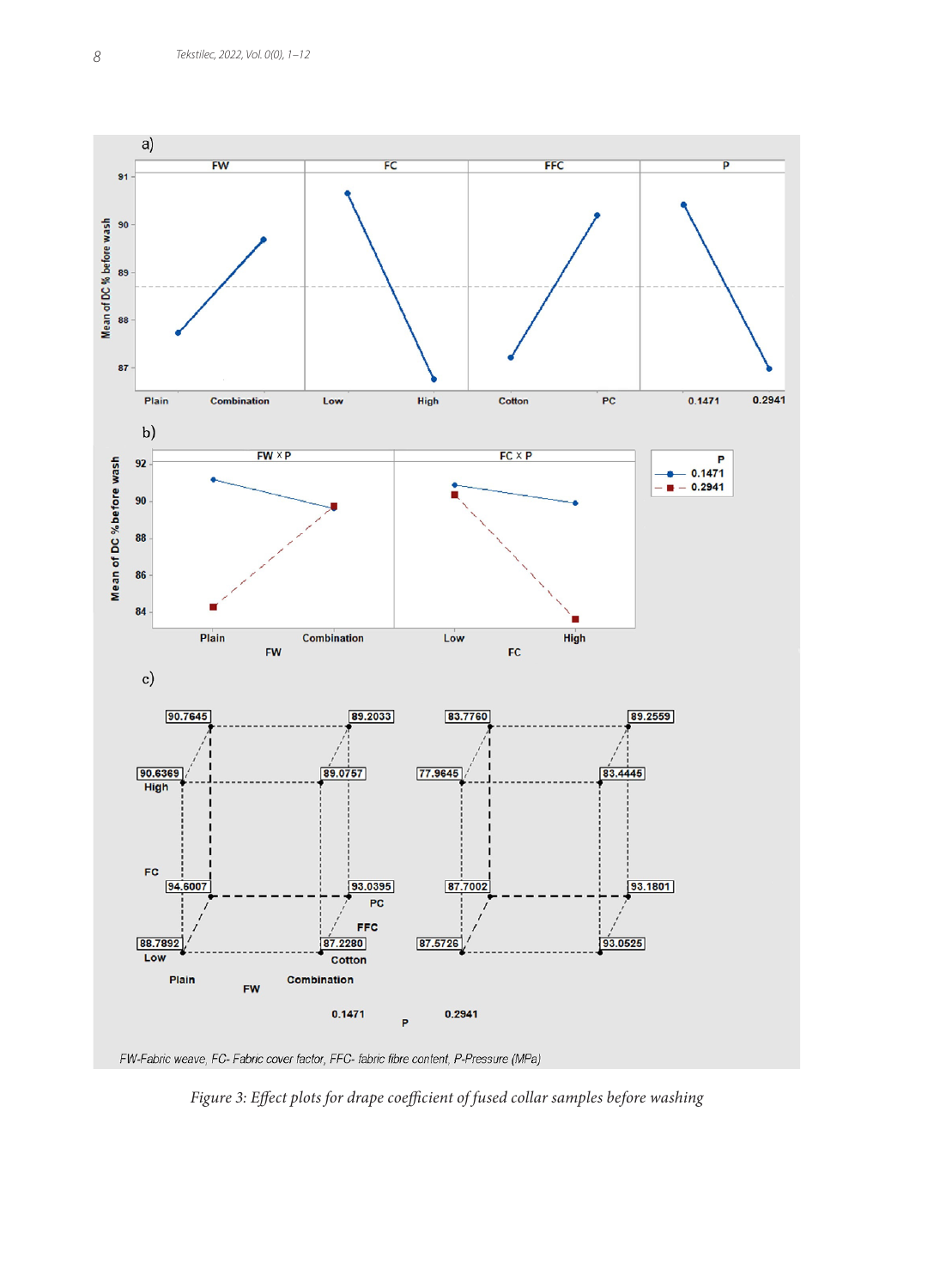| S. no.         | FW   | <b>FFC</b>    | Igsm | Fabric code     | DC(%) | S.no | FW   | <b>FFC</b> | Igsm | Fabric code     | DC(%) |
|----------------|------|---------------|------|-----------------|-------|------|------|------------|------|-----------------|-------|
|                | $-1$ | $-1$          | $-1$ | F <sub>14</sub> | 84.74 | 9    | $-1$ | $^{-1}$    | $-1$ | F <sub>14</sub> | 85.41 |
| 2              | $+1$ | $-1$          | $-1$ | F <sub>18</sub> | 91.51 | 10   | $+1$ | $-1$       | $-1$ | F <sub>18</sub> | 92.52 |
| 3              | $-1$ | $+1$          | $-1$ | F1              | 90.83 | 11   | $-1$ | $+1$       | $-1$ | F <sub>1</sub>  | 90.83 |
| $\overline{4}$ | $+1$ | $+1$          | $-1$ | F <sub>2</sub>  | 91.51 | 12   | $+1$ | $+1$       | $-1$ | F <sub>2</sub>  | 92.86 |
| 5              | $-1$ | $-1$          | $+1$ | F12             | 84.74 | 13   | $-1$ | $-1$       | $+1$ | F12             | 85.75 |
| 6              | $+1$ | $-\mathbf{I}$ | $+1$ | F <sub>3</sub>  | 88.12 | 14   | $+1$ | $-1$       | $+1$ | F <sub>3</sub>  | 87.45 |
| 7              | $-1$ | $+1$          | $+1$ | F4              | 78.64 | 15   | $-1$ | $+1$       | $+1$ | F <sub>4</sub>  | 78.64 |
| 8              | $+1$ | $+1$          | $+1$ | F11             | 84.74 | 16   | $+1$ | $+1$       | $+1$ | F11             | 84.06 |

*Table 6: Full factorial design for drape coefficient (DC) of collar samples after washing*

|                             |              | Master Model |                   | Predictive Model |         |         |         |  |  |  |  |
|-----------------------------|--------------|--------------|-------------------|------------------|---------|---------|---------|--|--|--|--|
| Source                      | DF           | P-Value      | DF                | Cr(%)            | Adj. SS | Adj. MS | P-Value |  |  |  |  |
| Model                       | 7            | 0.000        | 5                 | 98.67            | 299.89  | 59.98   | 0.000   |  |  |  |  |
| Linear                      | 3            | 0.000        | 3                 | 71.49            | 217.26  | 72.42   | 0.000   |  |  |  |  |
| <b>FW</b>                   | $\mathbf{1}$ | 0.000        | 1                 | 22.63            | 68.76   | 68.76   | 0.000   |  |  |  |  |
| <b>FFC</b>                  | $\mathbf{1}$ | 0.008        | 1                 | 1.36             | 4.12    | 4.12    | 0.010   |  |  |  |  |
| Igsm                        | 1            | 0.000        | 1                 | 47.50            | 144.37  | 144.37  | 0.000   |  |  |  |  |
| 2-way interactions          | 3            | 0.000        | 1                 | 20.82            | 63.27   | 63.27   | 0.000   |  |  |  |  |
| $FW \times FFC$             | $\mathbf{1}$ | 0.073        | $\qquad \qquad -$ |                  |         |         |         |  |  |  |  |
| $FW \times Igsm$            | $\mathbf{1}$ | 1.000        | $\qquad \qquad -$ |                  |         |         |         |  |  |  |  |
| $FFC \times Igsm$           | 1            | 0.000        | $\mathbf{1}$      | 20.82            | 63.27   | 63.27   | 0.000   |  |  |  |  |
| 3-way interactions          | $\mathbf{1}$ | 0.000        | 1                 | 6.37             | 19.36   | 19.36   | 0.000   |  |  |  |  |
| $FW \times FFC \times Igsm$ | $\mathbf{1}$ | 0.000        | 1                 | 6.37             | 19.36   | 19.36   | 0.000   |  |  |  |  |
| Error                       | 8            |              | 10                | 1.33             | 4.04    | 0.40    |         |  |  |  |  |
| Lack of fit                 |              |              | 2                 | 0.46             | 1.40    | 0.70    | 0.181   |  |  |  |  |
| Pure error                  |              |              | 8                 | 0.87             | 2.63    | 0.33    |         |  |  |  |  |
| Total                       | 15           |              | 15                | 100.00           | 303.93  |         |         |  |  |  |  |

compact. This compactness improved the drapability of the fused fabrics.

The collar samples made of 100% cotton fabrics had lower DC than the PC blend fabrics before the washing. However, after the washing, the cotton fabric samples maintained DC at a similar level, whereas the collar samples made of PC blends showed a reduction in DC. This means that the collars made of PC blend fabrics may lose their shape after the washing. The fused samples with lower interlining areal weight (225  $g/m^2$ ) exhibited a higher DC than those fused with a higher weight interlining (250 g/ m2 ), as seen in Figure 4a. The loss of the sizing material in interlining after the washing made the fused samples softer. This led to lower DC in the fused

collars with higher weight interlining. For cotton fabrics, DC is similar for both levels of interlining areal weight; however, for PC blend fabrics, there is a significant difference between the two levels of interlining areal weight (cf. Figure 4b). The reduction of DC is greater in the samples of PC blended fabrics and higher weight interlining (250 g/m<sup>2</sup>). Moreover, the influence of the interlining areal weight is significant only in the washed samples and not before the washing. The highest DC is achieved in the samples with PC fabrics with a combination weave fused with the interlining areal weight of 225  $g/m<sup>2</sup>$ . The lowest DC is achieved in the samples with PC blend fabrics of plain weave fused with the interlining areal weight of 250  $g/m^2$  (cf. Figure 4c).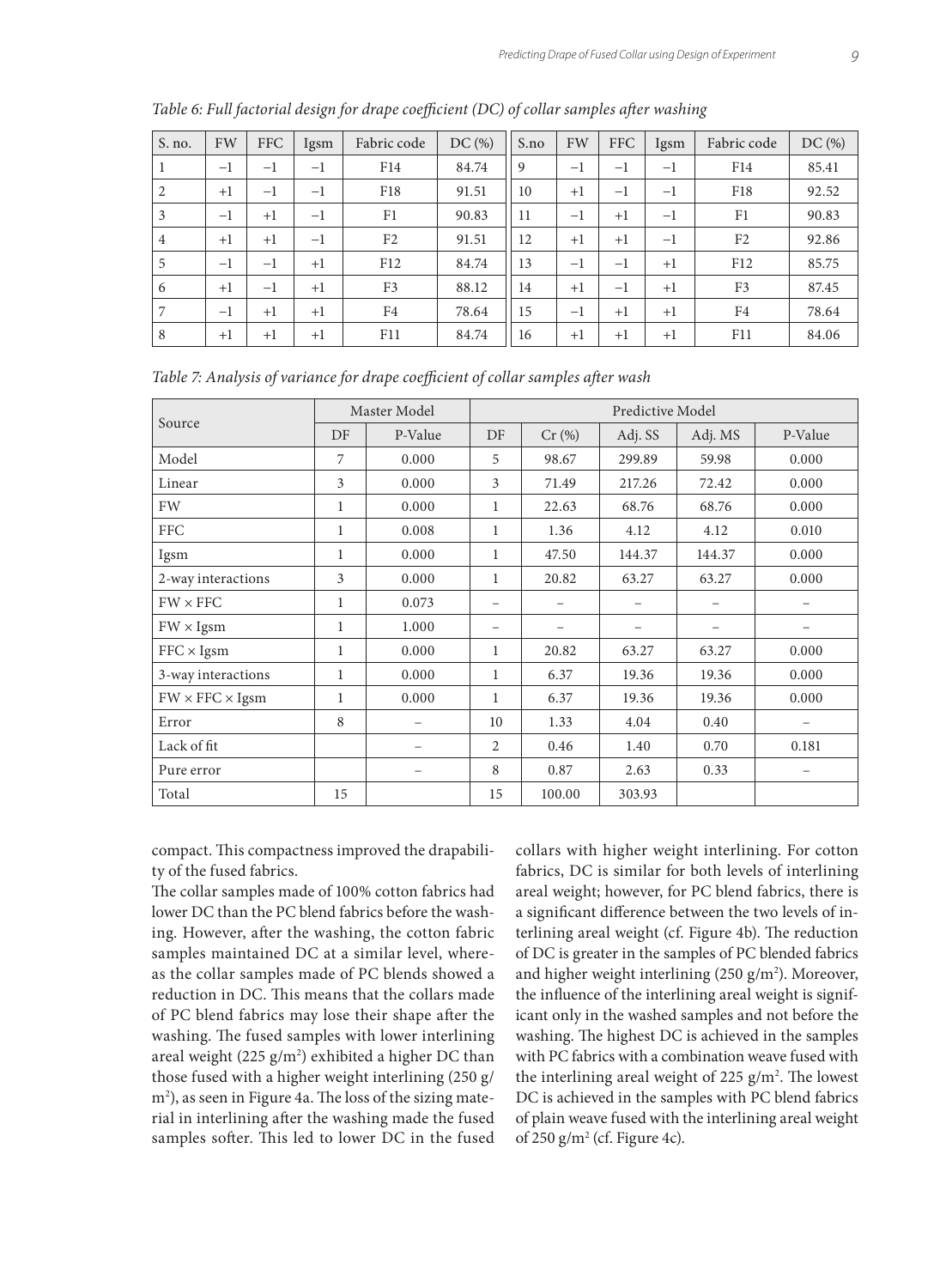

*Figure 4: Effect plots for drape coefficient of collar samples after washing*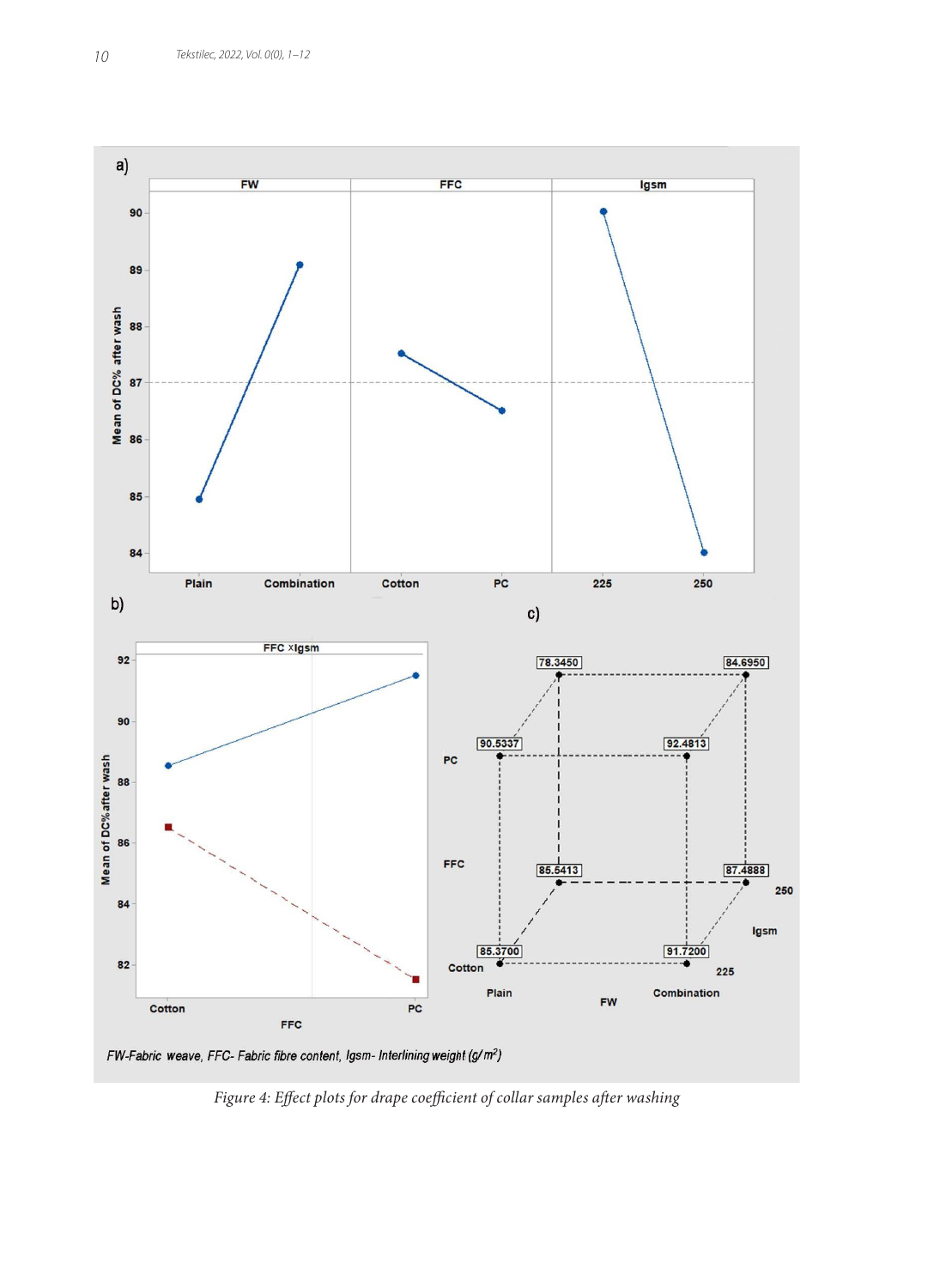# 4 Conclusion

The shirt collars are designed to possess a very high level of drape coefficient. In most cases, the collars are double fused to enhance this property. Since collars should conform to the desired shape and form after being sewn to the shirt neckline, it is important to understand the effect of various factors that lead to increased drape coefficient in the fused collar components. A very high drape coefficient was found in the samples with polyester/cotton blend fabrics of a low cover factor. A lower cover factor in fabrics is due to higher interstices between yarns – it is a function of yarn density and count. These spaces allow higher penetration of resin causing higher drape coefficient. Furthermore, lower pressure of 0.1471 MPa was found insufficient for the penetration of the adhesive resin, which also led to higher drape coefficient of most fused samples. The washed samples consisting of 100% cotton fabric were found to have lower drape coefficient than the corresponding unwashed samples. Additionally, the effect of the interlining weight is observed only after the samples are washed. This study shows the effect of various factors that contribute to the drape property of fused composites. The factors chosen to explain the fused collar behaviour are easily measurable without the need for complex methods or expensive testing instruments. This facilitates commercial applications in the 3D sampling of shirts. The regression equation was derived to predict the value of drape coefficient of fused collars given the type of fabric and interlining property. The information is useful in the objective selection of the right materials for the required aesthetic and functional property of the fused collar.

# References

- 1. SANAD, REHAM ABDELBASET, CASSIDY, TOM. Fabric objective measurement and drape. *Textile Progress*, 2015, **47**(4), 317–406, doi: 10.1080/00405167.2015.1117243.
- 2. MAHAR, T.J., AJIKI, I., DHINGRA, R.C. AND POSTLE, R. Fabric mechanical and physical properties relevant to clothing manufacturing. Part 3: shape formation in tailoring. *International Journal of Clothing Science Technology*, 1989, **1**(3), 6–13, doi: 10.1108/eb002950.
- 3. KAWABATA, S., NIWA, M. Fabric performance in clothing and clothing manufacturing. *Journal*

*of the Textile Institute,* 1989, **80**(1), 19–50, doi: 10.1080/00405008908659184.

- 4. HAMDI, T., GHITH, A., AND FAYALA, F. Fuzzy logic method for predicting the effect of main fabric parameters influencing drape phenomenon. *AUTEX Research Journal*, 2020, **20**(3), 220–227, doi: 10.2478/aut-2019-0034.
- 5. BEHERA, B.K., MISHRA, R. Effect of crease behaviour, drape and formability on appearance of light weight worsted suiting fabrics. *Indian Journal of Fibre & Textile Research*, 2007, **32**(3), 319–325, http://nopr.niscair.res.in/ handle/123456789/340.
- 6. JEVŠNIK, S., GERŠAK, J., GUBENŠEK, I. The advance engineering methods to plan the behaviour of fused panel. *International Journal of Clothing Science and Technology*, 2005, **17**(3/4), 161–170, doi: 10.1108/09556220510590858.
- 7. MASTEIKAITE, V., SACEVICIENE, V., CIRONIENE, V. Compressed loop method for the bending behaviour of coated and laminated fabrics analysis. *Textile Research Journal,* 2014, **43**(3), 350–365, doi: 10.1177/1528083712454154.
- 8. SHARMA, K.R., BEHERA, B.K., ROEDEL, H., SCHENK, A. Effect of sewing and fusing on drape behaviour of suiting fabrics. *International Journal of Clothing Science and Technology*, 2005, **17**(2), 75–90, doi: 10.1108/09556220510581227.
- 9. KOEING, S.K., KADOLPH, S.J. Comparison of performance characteristics of seven fusible interfacing. *Textile Research Journal*, 1983, **53**(6), 341–346, doi: 10.1177/004051758305300603.
- 10. JEVŠNIK, S., GERŠAK, J. Modelling the fused panel for a numerical simulation of drape. *Fibres & Textiles in Eastern Europe,* 2004, **12**(1), 47–52.
- 11. TYLER, D.J. Alternative method of joining materials. In *Carr and Latham's technology of clothing manufacture*. Edited by David J. Tyler. John Wiley & Sons, 2009, 221–246.
- 12. VILUMSONE-NEMES, I. Automation in spreading and cutting, In *Automation in garment manufacturing.* Edited by Rajkishore Nayak and Rajiv Padhye. Woodhead Publishing, 2018, 139–164.
- 13. FAN, J., LEEUWNER, W., HUNTER, L. Compatibility of outer and fusible interlining fabric in tailored garments Part I: Desirable range of mechanical properties of fused composites. *Textile Research Journal*, 1997, **67**(2), 137–142, doi: 10.1177/004051759706700210.
- 14. GERŠAK, J., ŠARIĆ, A. Objective evaluation of a stabilized garment parts. *International Journal*